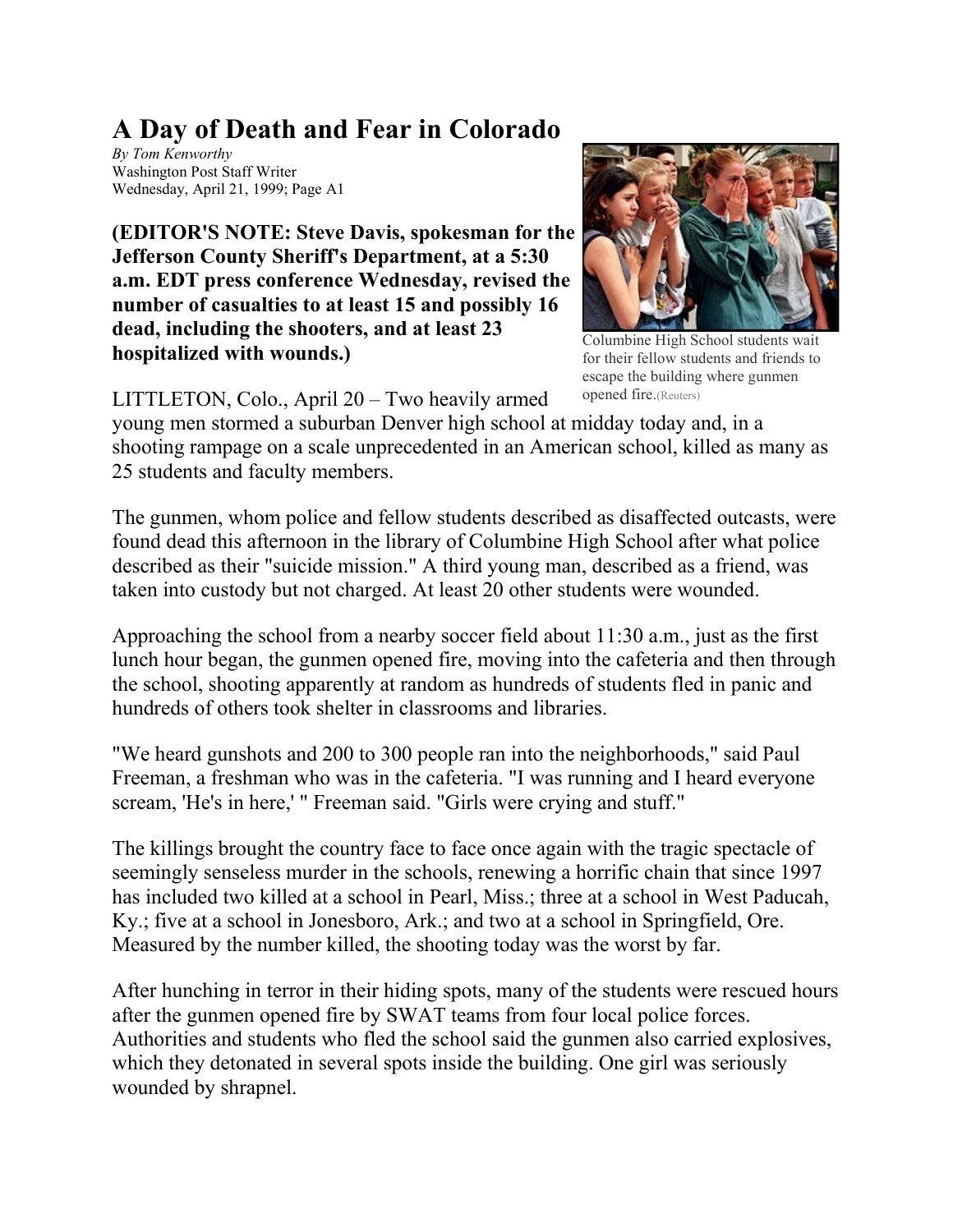The suspects were not immediately identified as hundreds of police officers continued to sweep the 2,000-student high school for more victims and survivors. They were described as members of a group known as the "Trench Coat Mafia."

The small group, said Columbine senior Zach Piercy, was composed mostly of seniors who wore black clothing and black trench coats to school and sounded doomsday warnings about the Year 2000 and the end of the millennium. Some of their classmates described them as white supremacists absorbed by Gothic fantasies.

Students who escaped from the rampage said the gunmen appeared to target athletes, who frequently teased the dozen or so members. "A lot of the wounded kids were wearing sports clothes like football jerseys and hats," Piercy said.



Jefferson County Sheriff John P. Stone told reporters late this afternoon that as many as 25 people were killed in the shooting rampage, which lasted for more

than an hour after deputies first responded to the school. By early evening, SWAT team members and bomb squad units were still methodically sweeping the sprawling brick school for additional victims and survivors hiding in classrooms.

"It appears to be a suicide mission," said Stone, one of hundreds of police officers from Denver and suburban police forces who crowded the area throughout the afternoon.

Officers were executing search warrants of the suspects' homes, said Stone, and had found at least one explosive device at one of their houses.

Bomb disposal squads worked into the evening to disarm two explosive devices found in two vehicles in the student parking lot, as well as other explosives near or on the bodies of the two gunmen in the school library, said Steve Davis, a spokesman for the Jefferson County sheriff's department.

Davis said as many as 10 of the dead were found in the library. Additional bodies were found in the cafeteria and in hallways. Davis said 20 wounded victims were taken to area hospitals.

Jefferson County Commissioner Rick Sheehan said Columbine High School officials were aware of a group of students he described as "rambunctious," but he said they were unable to keep close enough track of the group to know in advance of the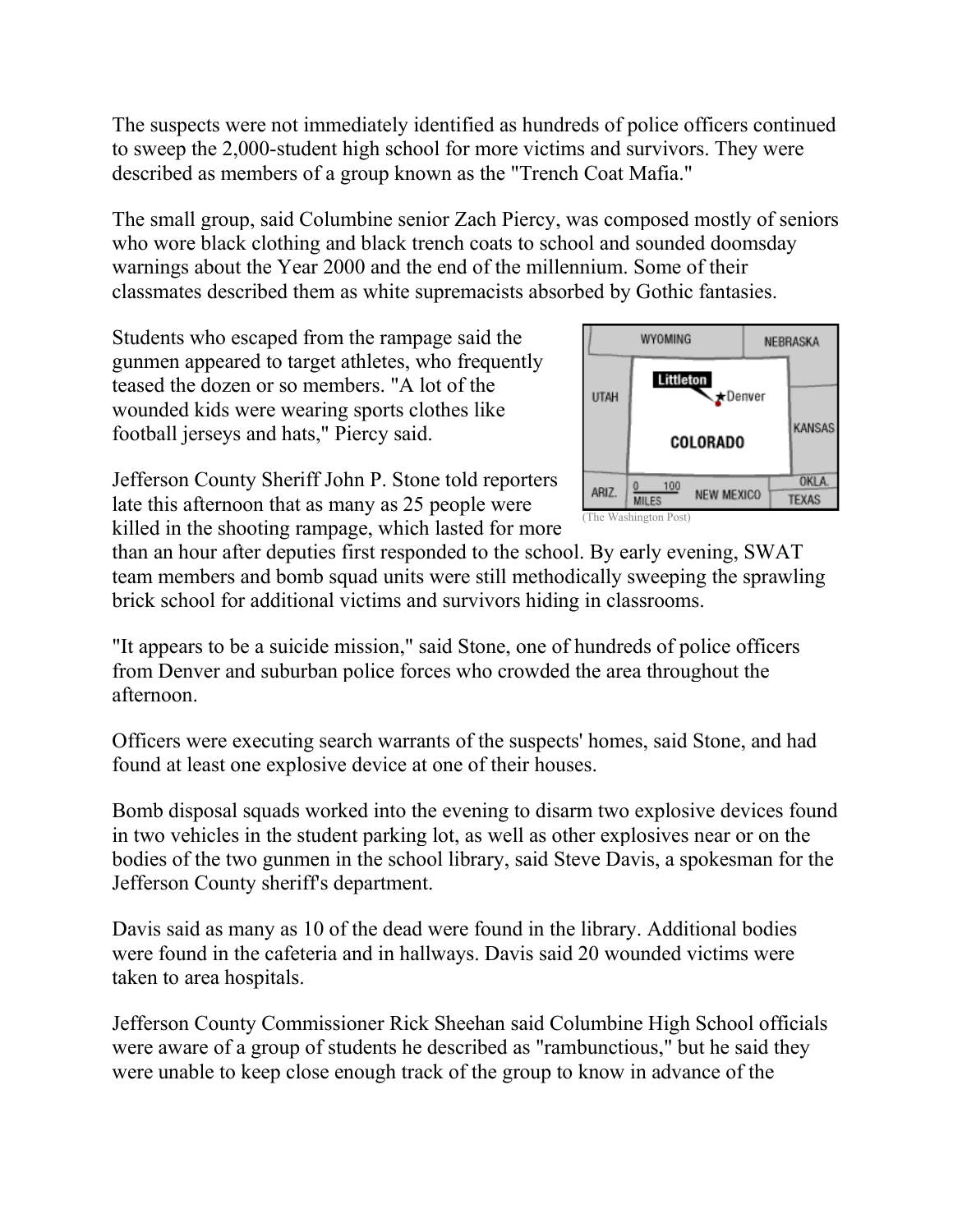shooting rampage. "There's no way we have the kind of manpower to keep an eye on that," Sheehan said.

When asked whether he had been aware of the so-called Trench Coat Mafia, Sheehan said, "Not by any stretch of the imagination were we aware of any individuals this crazed or chaotic in their thinking."

Wounded students lay inside the school for several hours as frantic police officers tried to reach them. One bloodied student, his right arm limp, dangled from a secondfloor window before being rescued.

Students described scenes of almost unfathomable horror as the gunmen moved through the school, shooting indiscriminately and setting off what appeared to be explosives. Frantic students hid in labs and classrooms, some calling parents with cellular phones to assure them they were safe and in hiding. Hundreds of panicked parents descended on the school in this community of 35,000 southwest of Denver, anxiously awaiting word of their sons and daughters.

"This is a wonderful neighborhood and a wonderful school," said Scott Cornwell, who waited behind a police tape for word of his son Matt, an 18-year-old senior who was pinned down in the school's choir room and had called, whispering that he was all right. "You just don't think it will happen here."

President Clinton, who last year hosted a White House conference on the issue of school violence after similar incidents, appeared in the briefing room tonight to urge that Americans "do more ... to recognize the early warning signals" of troubled children with the capacity for violence.

Clinton said that he was reluctant to call the trend toward high school shootings an "epidemic" but that "there are a lot of kids out there who have weapons ... and who build up these grievances." He pledged the assistance of the federal government in helping Colorado authorities respond to the incident.

Gov. Bill Owens, who said he has a 16-year-old daughter in high school, told reporters near the elementary school where many of the fleeing students were taken: "We can't imagine what the parents are going through today."

Owens condemned a "culture of violence" that he said gave rise to such tragedies, and added, "These are children who don't have the same moral background as the rest of us. ... It's just something you can't explain."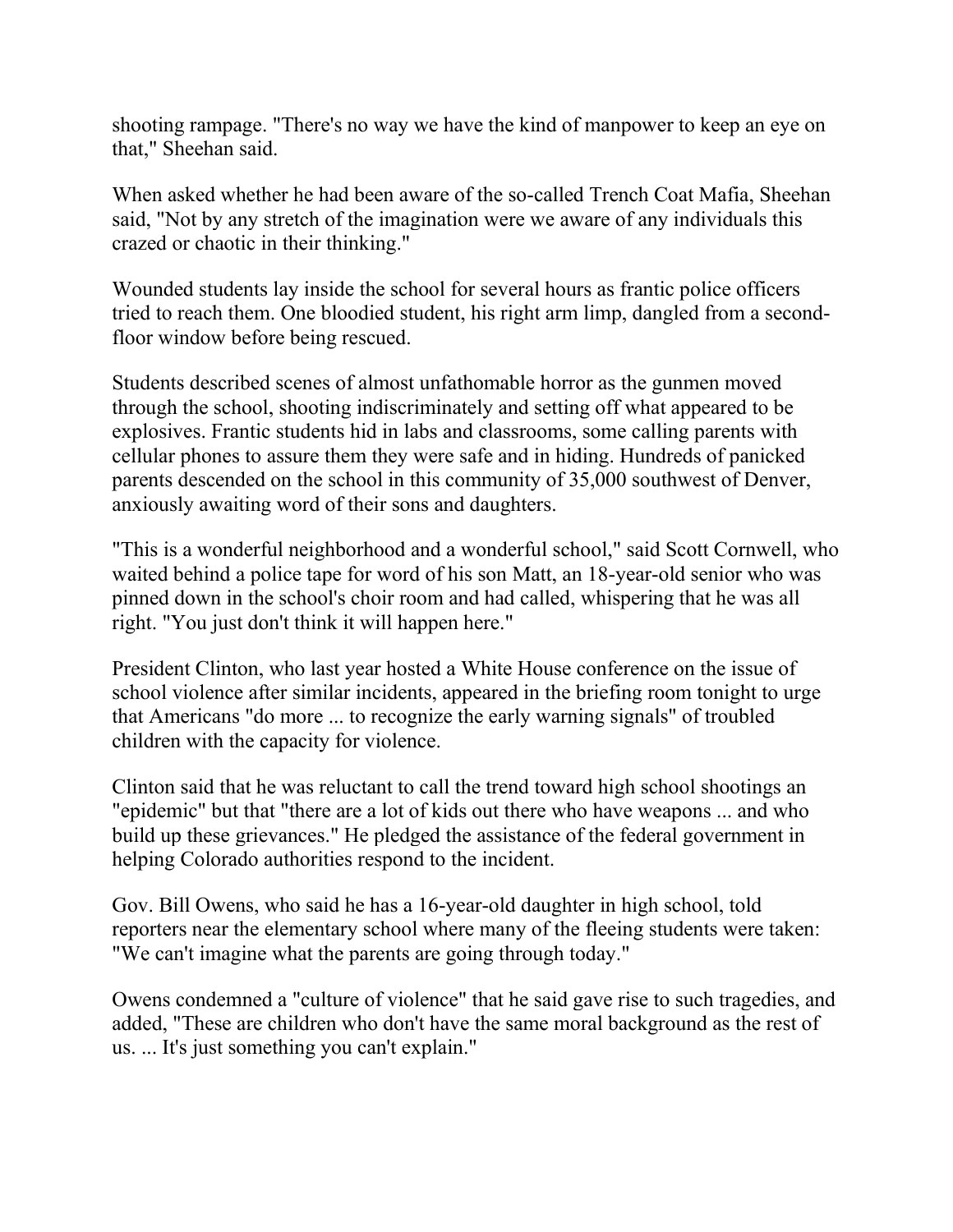When asked whether stricter gun controls were needed, Owens replied, "I'm not going to get into this. There are kids still in the school, and we'll talk about that later."

The shooting came as the Colorado State Legislature is close to enacting new gun legislation liberalizing the state rules for carrying concealed handguns and just two weeks before the National Rifle Association's annual convention is held in Denver.

Students who saw the gunmen said the two were wearing the trademark fatigues and black trench coats of the millennium group. A third, apparently the friend, wore a Tshirt.

Piercy said it was mostly athletes who mocked and teased the members of the group, who in addition to their black clothing often painted their faces in "weird" psychedelic patterns.

As hundreds of heavily armed police officers, FBI and federal Bureau of Alcohol, Tobacco and Firearms agents arrived on the scene, accompanied by dozens of ambulances and other rescue vehicles, frantic parents were directed to a nearby elementary school to await word of their sons and daughters. In the late afternoon, an armored personnel carrier operated by the Colorado National Guard arrived on the back of a tractor-trailer and was dispatched to the front of the school to help remove the wounded.

But scores of others came to the school where they tearfully waited behind yellow police tape as the chilling reality of what had happened became known.

Elaine Brookfield came to await word of her son Brandon, a Spanish teacher at Columbine. "I'm just furious this can happen to good productive people, that they can get hurt and killed by thugs," she said. "I'd just like to beat the [expletive] out of whoever did this."

Chris Wisher, a 16-year-old sophomore, was outside the school with a friend when he saw the gunmen approach across a soccer field. "I heard what I thought was fireworks," said Wisher, but his puzzlement quickly turned to panic as he realized the gunmen were firing live ammunition directly at him from a distance of about 100 yards.

"They were just shooting randomly," said Wisher. "We felt shots going by us, and we fell to the ground."